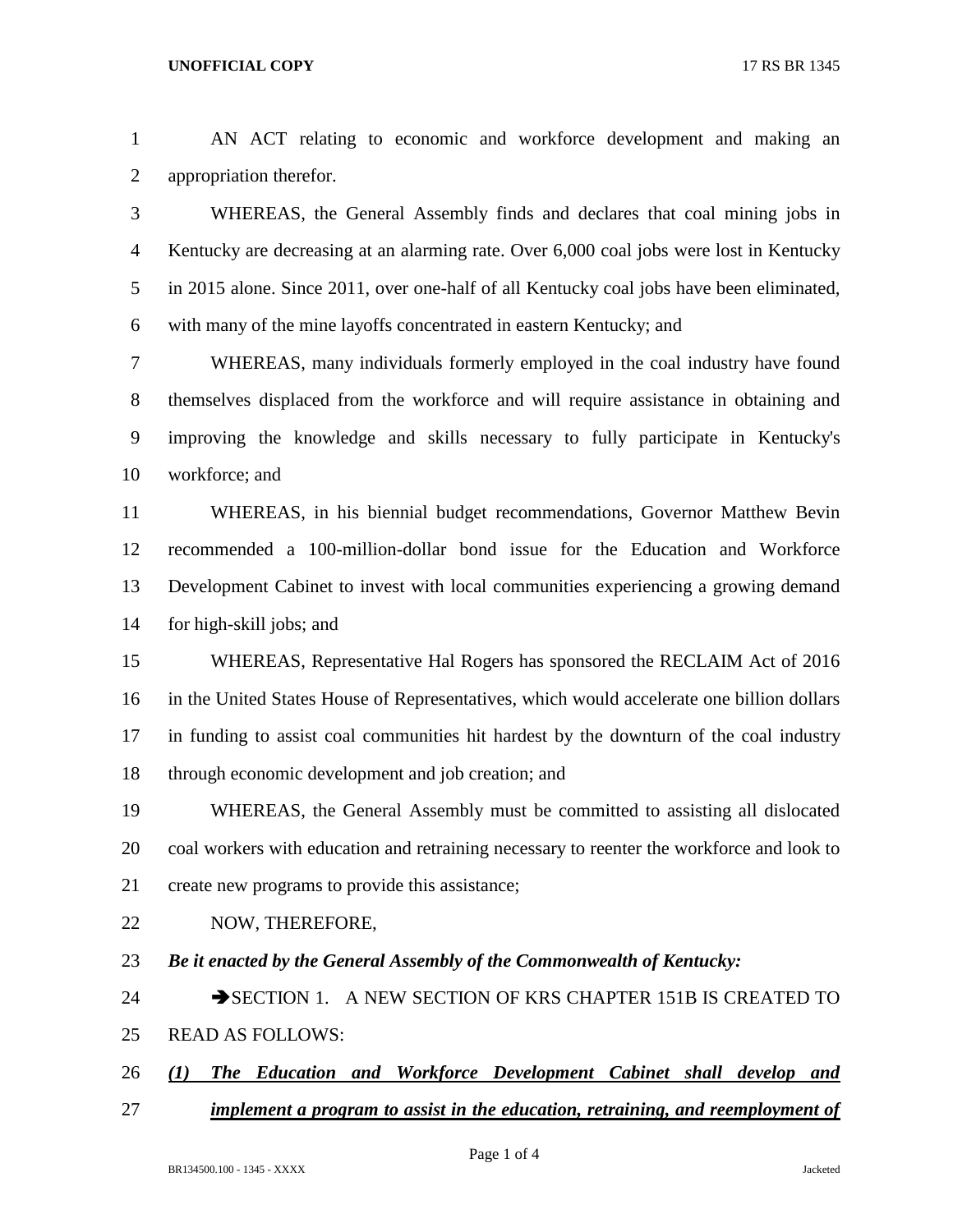## **UNOFFICIAL COPY** 17 RS BR 1345

 *dislocated coal industry workers. (2) The secretary of the Education and Workforce Development Cabinet shall promulgate administrative regulations in accordance with KRS Chapter 13A on or before December 31, 2017, necessary for the proper development and implementation of the program. (3) The secretary of the Education and Workforce Development Cabinet shall prepare and submit to the Legislative Research Commission annual reports of the operations of the program set forth in this section. The annual report shall be submitted on or before October 1 of each year, and shall provide information from the previous fiscal year.* 11 SECTION 2. A NEW SECTION OF KRS CHAPTER 18A IS CREATED TO READ AS FOLLOWS: *(1) As used in this section, "coal miner" means any person who has performed a duty in a mine pursuant to KRS Chapter 351. (2) A coal miner with at least five (5) years of surface or underground coal mining experience shall have five (5) points added to his or her entrance examination score for classified positions. (3) The preference points granted by subsection (2) of this section shall be added to entrance examination scores for classified positions only if the score is determined by the secretary to be a passing score and after verification of the required experience. The total of the entrance examination score and the preference points may exceed one hundred (100). (4) (a) When a register certificate is transmitted to a state agency for employment consideration, that certificate shall clearly identify all individuals entitled to preference points under subsection (2) of this section, whether or not an examination is actually a part of the selection method. Regardless of the selection method used to fill a vacancy, these individuals shall be clearly*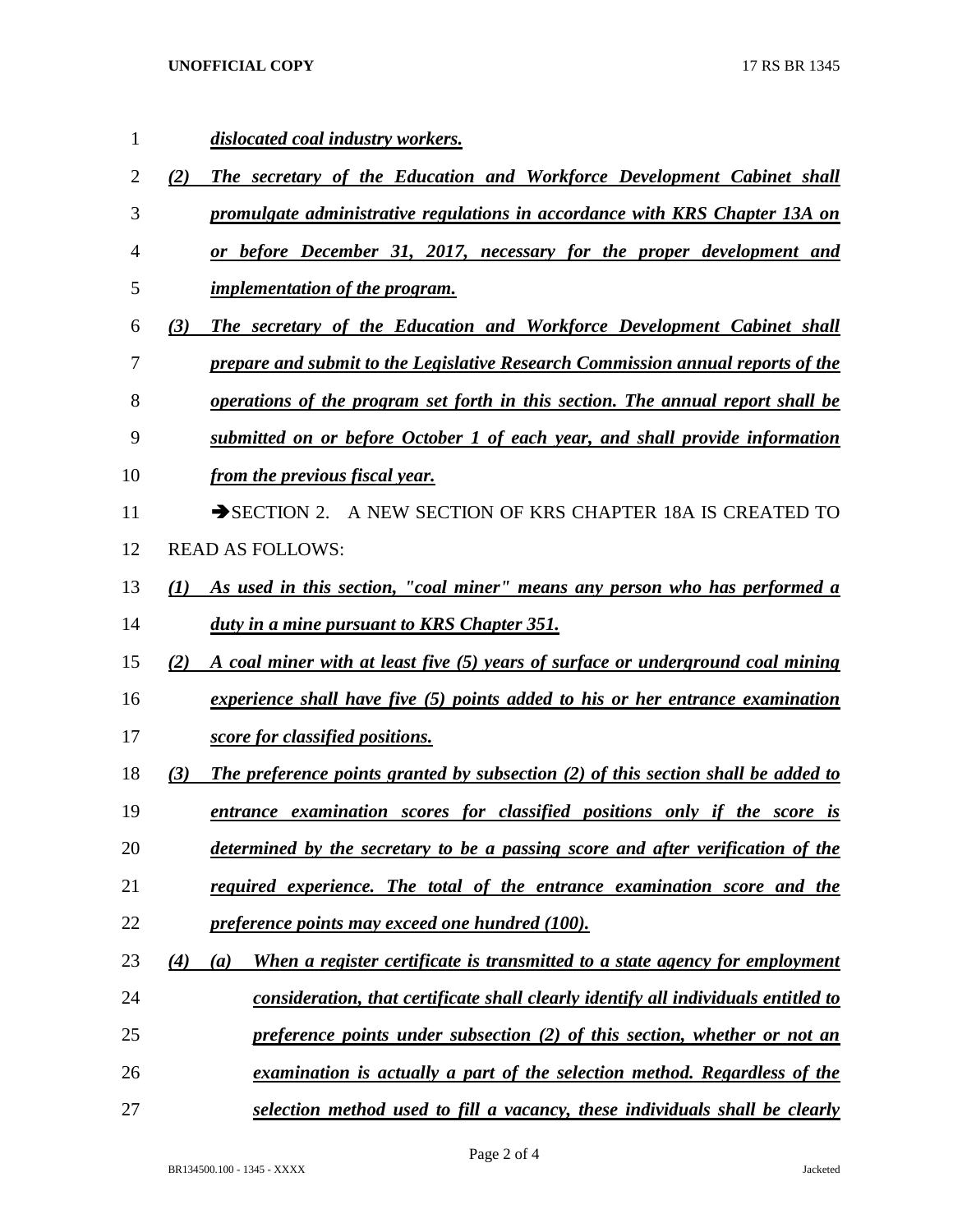| 1  | identified.                                                                                    |
|----|------------------------------------------------------------------------------------------------|
| 2  | If the number of individuals identified in paragraph (a) of this<br>(b)<br>1.                  |
| 3  | <u>subsection is fewer than five (5), the employing agency shall offer an</u>                  |
| 4  | interview to all individuals identified in paragraph (a) of this                               |
| 5  | subsection, including individuals presently employed by the                                    |
| 6  | Commonwealth of Kentucky and applying for another classified                                   |
| 7  | <i>position within state government.</i>                                                       |
| 8  | If the number of individuals identified in paragraph (a) of this<br>$2 -$                      |
| 9  | subsection equals or exceeds five (5), the employing agency shall offer                        |
| 10 | an interview to no fewer than five (5).                                                        |
| 11 | SECTION 3. A NEW SECTION OF KRS CHAPTER 198A IS CREATED TO                                     |
| 12 | <b>READ AS FOLLOWS:</b>                                                                        |
| 13 | The Kentucky Housing Corporation, either through the Kentucky Home<br>(I)                      |
| 14 | Performance program, or through creation of a separate program or programs,                    |
| 15 | shall:                                                                                         |
| 16 | <b>Provide subsidies and low-interest loans for home energy efficiency</b><br>$\left(a\right)$ |
| 17 | programs based upon whole-house improvements;                                                  |
| 18 | <u>Provide training, through a program with the Kentucky Community and</u><br>(b)              |
| 19 | <b>Technical College System, in energy auditing and energy</b><br>efficient                    |
| 20 | contracting certification, with a special emphasis upon retraining workers                     |
| 21 | displaced from coal industry and coal-related employment to serve as                           |
| 22 | contractors under the Kentucky Home Performance program;                                       |
| 23 | Provide low-interest and no-interest loans to homeowners and owners of<br>(c)                  |
| 24 | rental units for investments in energy efficiency improvements; and                            |
| 25 | Provide subsidized energy efficient improvements for homeowners living<br>(d)                  |
| 26 | below specified income thresholds through a program managed by local                           |
| 27 | <b>Community Action Agencies. The Kentucky Housing Corporation, in</b>                         |